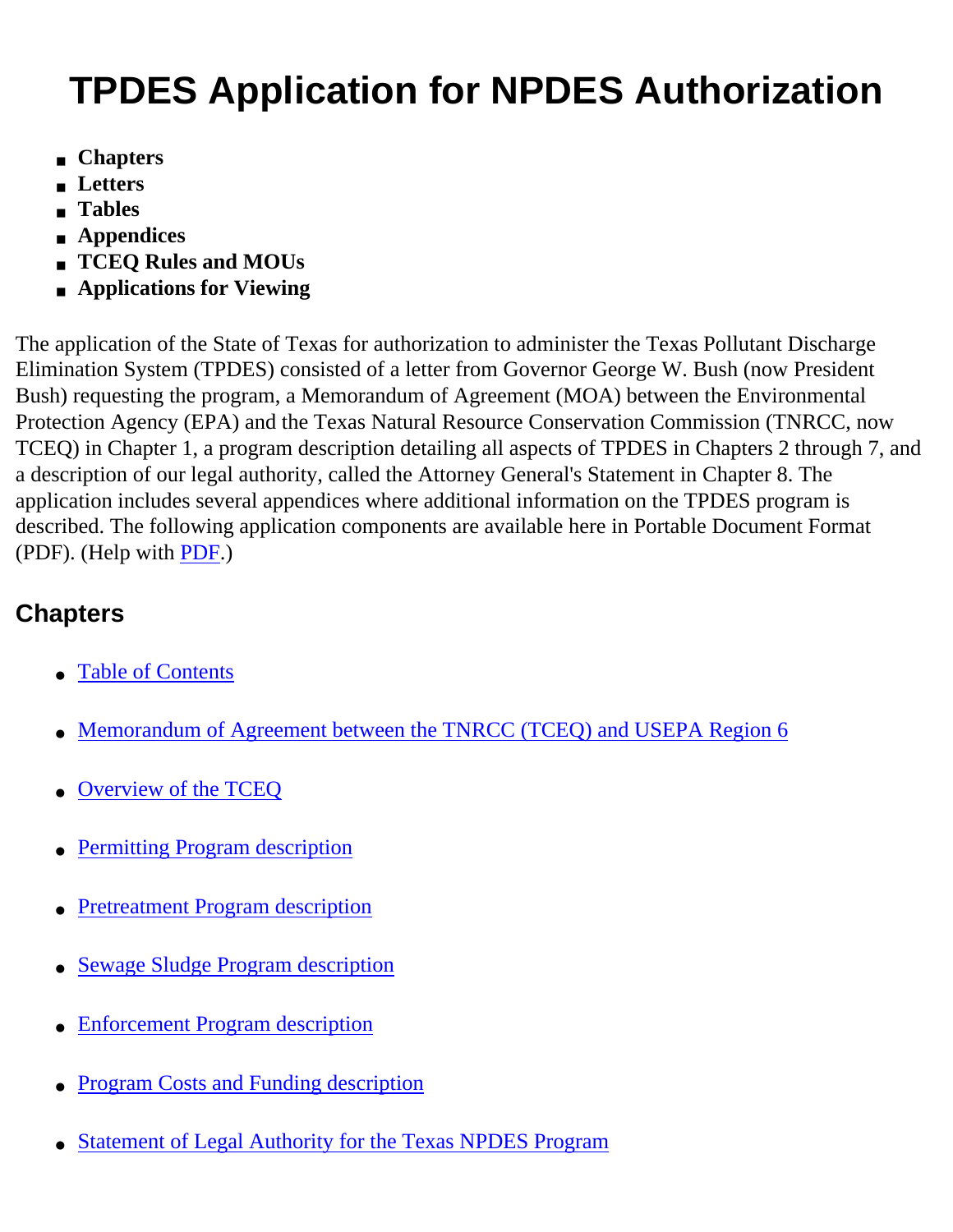#### **Letters**

- [February 5, 1998 from Texas Governor George W. Bush to the EPA's Acting Regional](http://www.tceq.texas.gov/assets/public/permitting/waterquality/attachments/municipal/bush.pdf) [Administer, Jerry Clifford \(Requests NPDES Program Assumption\)](http://www.tceq.texas.gov/assets/public/permitting/waterquality/attachments/municipal/bush.pdf)
- [March 13, 1998 from Texas Attorney General Dan Morales to the EPA's Acting Regional](http://www.tceq.texas.gov/assets/public/permitting/waterquality/attachments/municipal/agsupp~1.pdf) [Administer, Jerry Clifford \(Chapter 8 Supplement\)](http://www.tceq.texas.gov/assets/public/permitting/waterquality/attachments/municipal/agsupp~1.pdf)
- [September 14, 1998 from EPA Region 6 Administrator Gregg A. Cooke to Governor George W.](http://www.tceq.texas.gov/assets/public/permitting/waterquality/attachments/municipal/epa_ltr.pdf) [Bush Authorizing the State of Texas to implement TPDES](http://www.tceq.texas.gov/assets/public/permitting/waterquality/attachments/municipal/epa_ltr.pdf)

### **Tables**

- **[TPDES Estimated Program Costs \(Existing Employees\)](http://www.tceq.texas.gov/assets/public/permitting/waterquality/attachments/municipal/table1.pdf)**
- **TPDES** Estimated Program Costs (New Employees)

## **Appendices**

- [2-A Facilities Permitted by the TCEQ Having Oil & Gas Related Activities](http://www.tceq.texas.gov/assets/public/permitting/waterquality/attachments/municipal/a2a.pdf)
- [3-D Implementation of the TCEQ Standards Via Permitting](http://www.tceq.texas.gov/assets/public/permitting/waterquality/attachments/municipal/imp-p95.pdf)
- [3-E TCEQ Playa Policy](http://www.tceq.texas.gov/assets/public/permitting/waterquality/attachments/municipal/a3-e~1.pdf)
- [3-I Standard Permit Provisions](http://www.tceq.texas.gov/assets/public/permitting/waterquality/attachments/municipal/a3-i~1.pdf)
- [3-J Part 1 Sewage Sludge Provisions](http://www.tceq.texas.gov/assets/public/permitting/waterquality/attachments/municipal/a3j1~1.pdf)
- [3-J Part 2 Sewage Sludge Provisions](http://www.tceq.texas.gov/assets/public/permitting/waterquality/attachments/municipal/a3j2~1.pdf)
- [6-A Part 1 Enforcement Guidelines \(also known as the Enforcement Management System\)](http://www.tceq.texas.gov/assets/public/permitting/waterquality/attachments/municipal/a6a1~1.pdf)
- [6-A Part 2 Enforcement Guidelines \(also known as the Enforcement Management System\)](http://www.tceq.texas.gov/assets/public/permitting/waterquality/attachments/municipal/a6a2~1.pdf)
- [6-A Part 3 Enforcement Guidelines \(also known as the Enforcement Management System\)](http://www.tceq.texas.gov/assets/public/permitting/waterquality/attachments/municipal/a6a3~1.pdf)
- [6-A Part 4 Enforcement Guidelines \(also known as the Enforcement Management System\)](http://www.tceq.texas.gov/assets/public/permitting/waterquality/attachments/municipal/a6a4~1.pdf)